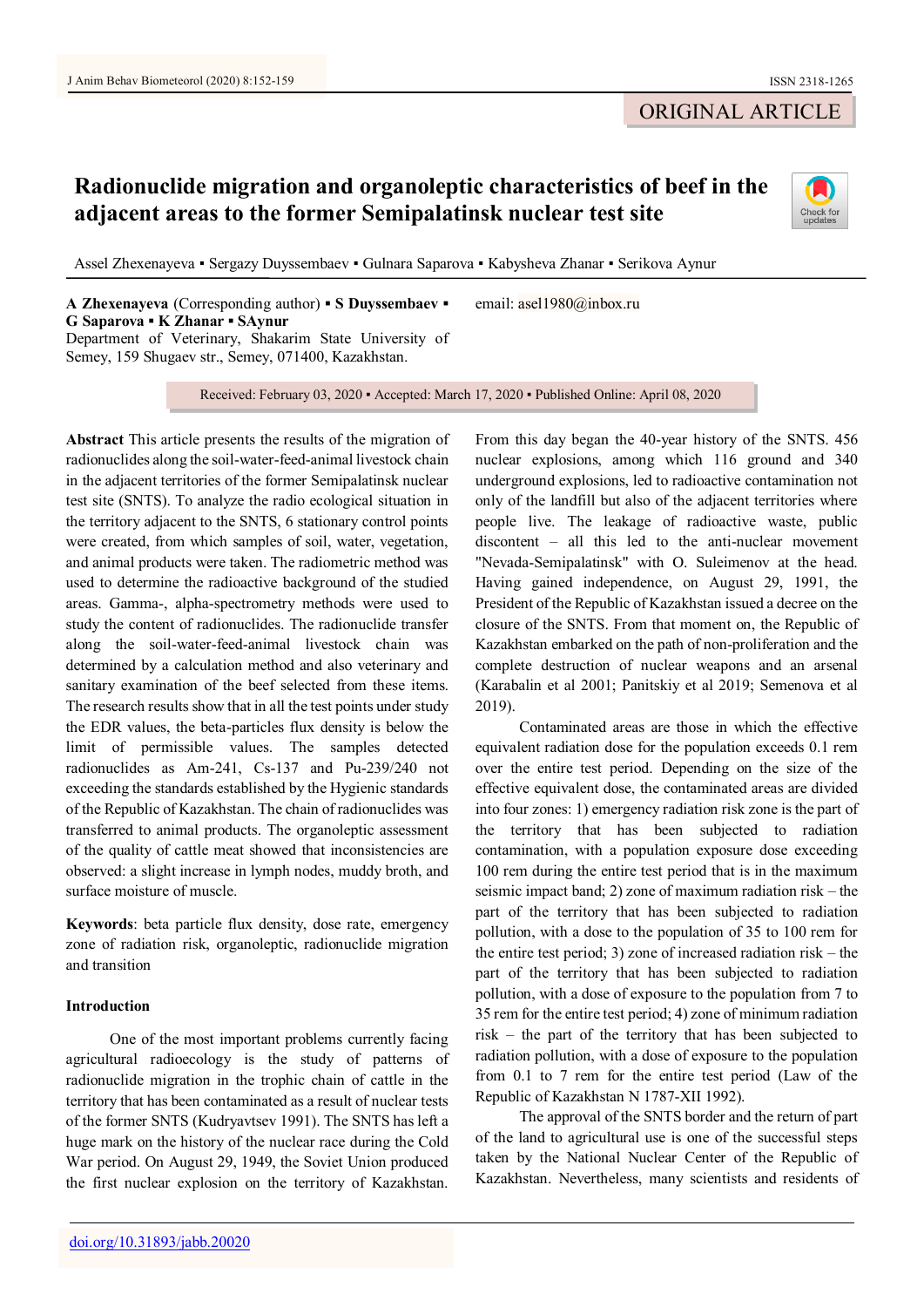settlements close to the SNTS consider it hasty to return lands to public use, due to the danger of the migration of dangerous radionuclides to the biological chain of the environment. In this regard, there is a need to monitor the territories of the SNTS and to identify radiation-hazardous sites (Gorlachev et al 2019; Rikhvanov 2009).

The complication of the radiation situation on the territory of the East Kazakhstan, Pavlodar and Karaganda regions of the Republic of Kazakhstan is due to the activities of the former Semipalatinsk nuclear test site, mining, and processing of minerals with a high content of radioactive elements, natural radioactive anomalies in places where people live and in groundwater used for drinking water supply. In addition, there are sites where radioactive waste is located (Lukashenko 2008).

According to scientists from around the world, the fallout of radioactive substances has become global in nature and caused radioactive contamination of the biosphere. Radionuclides falling to the surface of the earth were found in the atmosphere, soil, water, plants, animals and humans, creating additional irradiation of living organisms. Food contamination causes the entry of radionuclides into the human body and its exposure. Therefore, the flow of radioactive substances into the external environment has caused and continues to cause well-founded anxiety and concern of the world community (Amirbekov et al 2013; Apsalikov et al 2019; Balmukhanov et al 2006; Spiridonov et al 2008).

The intake of radionuclides into the organism of farm animals and the products obtained from them should be assessed in conjunction with their source of nutrition, plants, and the level of accumulation of radionuclides in plants depends on the composition of the soil and water atmosphere. The main source of radioactive substances in animals is feed, to lesser extent water and air (Gudkov 1991). Radioactive substances enter the body of farm animals through the gastrointestinal tract in the composition of the feed, and, with grazing, besides, along with turf and soil particles. The increased interest of researchers to the migration of radionuclides in the feed-milk link is caused by the fact that milk and dairy products cause 25-100% of radioactive substances in the human body (Radiological conditions at the Semipalatinsk test site, Kazakhstan 1998). Receipts of nuclear fission products through the gastrointestinal tract and neutron activation of agricultural animals, the transfer of radionuclides from the diet to meat is due to the physicochemical properties of the radionuclides, the type of animals and their age. Once inside the body, radioactive atoms emit radiation that permits living cells or at least weakens the body's defensive response (Semenova 2018).

Under the conditions of continuous chronic intake of Sr-90 and Cs-137 with food, the equilibrium state of radionuclides in organs and tissues (Bk/kg) is reached

approximately 30 -40 days after the start of feeding contaminated feed. In the future, in growing animals, the concentration of radionuclides in the muscle tissue and internal organs remains almost unchanged. Therefore, obtaining predicted values for the transfer of radionuclides into livestock products is of great practical importance for the assessment of dose loads on the population living in the adjacent territories to the former SNTS (Larionova 2011).

The aim of this research is to observe the migration of radionuclides from the soil-water-feed-animals livestock products in order to assess and predict their biological effects on farm animals, levels of radionuclide contamination and safety of products received from them in the adjacent areas of the former SNTS. The conducted studies will help to draw up a detailed map of contamination by radionuclides of the investigated territory based on radiological analysis of the surface layers of the soil and water sources, to study the degree of accumulation of radioactive elements in the soil, vegetation, drinking water, and food products of the studied settlements.

#### **Materials and Methods**

To achieve the goal of this research, we selected nearby settlements to the former SNTS from an emergency radiation risk zone: the villages of Boden, Sarapan, Sarzhal, Dolon, Mostik, and the wintering Zhanan. To analyze the radioecological situation in the territory adjacent to the SNTS, six stationary control points were created, from which samples of soil, water, vegetation, and animal products were taken.

Before sampling at the control points, radiometric monitoring was carried out. To conduct radiometric monitoring in the studied areas, instruments and measuring devices were used, which annually pass the state calibration. Preparation for instrumental measurements were carried out in accordance with the instructions for use of these devices. The dose rate of gamma radiation, the flux density of beta particles was determined according to State Standard (SS) 26307-84, 26306-84. Next, we took samples of soil, plants, water and animal products (milk and meat) in the studied settlements. Sampling was carried out according to updated interstate standards and standards of the Republic of Kazakhstan: SS 17.4.3.01-83; SS 27262-87; SS 51592-2003; Sampling of meat and milk and dairy products was carried out according to SS RK 1623-2007.

Sample preparation and measurements for radionuclide composition were carried out according to the following methods: the method for determining the content of artificial Pu-239, 240 radionuclides, Sr-90 in environmental objects (soils, soils, bottom sediments, and plants); methods for determining the content of artificial radionuclides of Pu-239, 240, Sr-90 and Cs-137 in natural waters by the method of concentration radionuclide activity in bulk samples. The method of measurement on a gamma spectrometer ST RK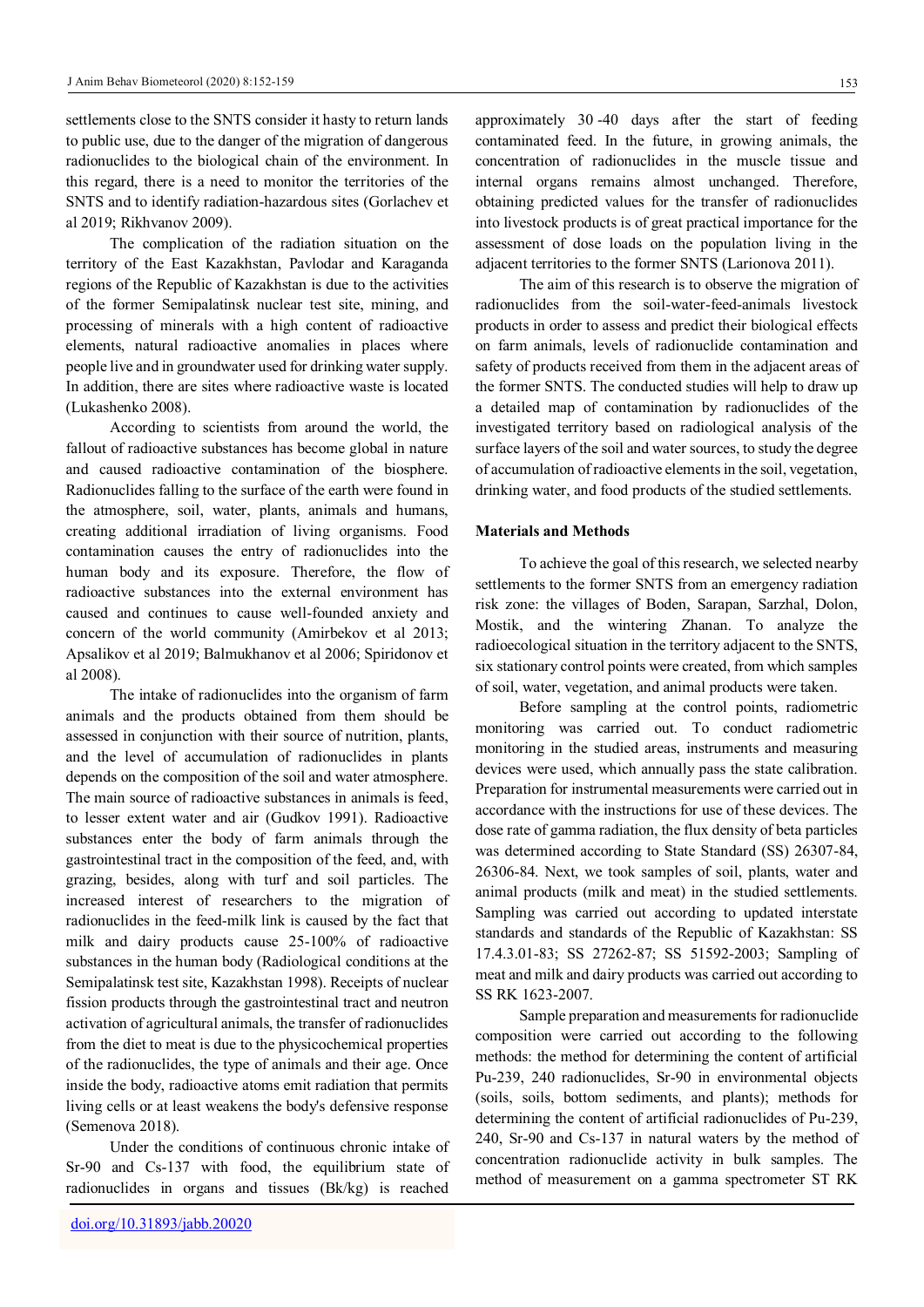1623-2007 Radiation monitoring. The food products were measurements were carried out on alpha and gamma spectrometers of the company "CANBERRA".

Selected samples were delivered to the testing regional laboratory of engineering profile "Scientific Center of Radioecological Research" Shakarim State University. To determine Cs-137 and Am-241 samples of the soil, the plants were dried to an air-dry state, with periodic mixing. Next, samples of the soil were ground with a mortar and pestle and sieved through sieves with a diameter of 2 mm, and the samples of plants were ground in a blender. The sample was placed in the measuring capacitance (the weight of the sample depending on the volume of the vessel being measured) and the radionuclide composition was measured on a CANBERRA gamma spectrometer with an electro cooled detector. Samples of water were filtered through a white ribbon filter, then preserved with nitric acid at the rate of 3 ml per 1 l of the sample ( $pH \le 1$ ). The  $pH$  was controlled on indicator paper. Samples of meat were cut into small pieces and crushed using an electric meat grinder and placed in a vessel Marinelli, milk samples were poured from bottles into vessels Marinelli. Next, the samples were measured on a gamma spectrometer.

In order to determine the Pu-239, 240 in samples, a phased radiochemical analysis was carried out: Stage 1 – sample preparation (drying, ashing); Stage 2 – leaching of samples with acids; Stage 3 – sorption and desorption on chromatographic columns; Stage 4 – precipitation of plutonium. After radiochemical analysis, samples were measured on an alpha spectrometer.

By calculation, the CP of radionuclides (Bk/kg) was determined from soil to plants, then from plants to meat and milk of animals using the following formula:

$$
C_t = \frac{A_{plants}}{A_{soil}}
$$

where:  $C_t$  is the transition coefficient;  $A_{\text{plants}}$  is the concentration of radionuclides in the plant (Bk/kg); *Asoil* is the concentration of radionuclides in the soil (Bk/kg).

Veterinary and sanitary examination of beef performed in the slaughterhouses, the above settlements, and the department "Veterinary Sanitation" Semey State Shakarim University.

Sampling and organoleptic quality assessment and determination of the degree of freshness of meat were carried out according to SS 7269-79. From each carcass to be examined for freshness, samples were taken weighing about 200 g each, in a single piece, if possible, of a cubic form. Samples were taken from the notch against the 4th and 5th cervical vertebrae. The samples also included bone marrow bones, fat, and tendons.

Statistical analysis was performed using Statistica 12.0 program (STATISTICA 2014; Stat Soft Inc., Tulsa, OK,

USA). The differences between samples were evaluated using the ANOVA method. The differences were considered to be statistically significant at  $P \leq 0.05$ .

## **Results and Discussion**

The radiation examination of a day surface was conducted in the Searching mode. Places with the maximal values of capacities of air dose (further – EDR) were allocated as sampling points of the soil and plants for a research for a content of natural and simulated radionuclides. Results of radiation inspection of a day surface are presented in Figures 1 and 2. As can be seen from Fig. 1, the level of EDR in the area of emergency radiation risk ranged from 0.22 μSv/h to 0.35 μSv/h. The highest rates in the village of Bodene are 0.32 μSv/h and in the wintertime Zhanan 0.35 μSv/h. In the zone of emergency radiation risk, measured values of the betaparticles flux density in all the research sites were <10 parts/min×cm<sup>2</sup> , and beta-particles flux density from 6.5 parts/min $\times$ cm<sup>2</sup> to 9.1 parts/min $\times$ cm<sup>2</sup>.

The results of alpha- and gamma-spectrometry analyzes of environmental samples and animal products are given in tables 1-5. According to Table 1, in the emergency zone of radiation risk, the level of specific activity of Am-241 from  $9.0 \pm 0.2$  Bk/kg to  $91.5 \pm 1.8$  Bk/kg, Cs-137 from  $35.5 \pm 1.8$ 1 Bk/kg to  $3658.6 \pm 22.5$  Bk/kg, Pu-239/240 from  $0.2 \pm 0.1$ Bk/kg to  $11.4 \pm 0.3$  Bk/kg.

The results of the content of radionuclides in the samples of plants are shown in Table 2. It can be seen that the specific activity of radionuclides in the emergency zone of radiation risk is Am-241 from  $1.5 \pm 0.2$  Bk/kg to  $25.8 \pm 0.2$  Bk/kg, Cs-137 from  $2.8 \pm 0.4$  Bk/kg to  $1150.3 \pm 10$  Bk/kg, Pu-239/240 from 0.5 Bk/kg to  $2.2 \pm 0.2$  Bk/kg. These data indicate that part of the radionuclides is transferred from the soil to the plants.

The volumetric activity of radionuclides in water samples in the zone of emergency radiation risk amounted to Am-241 from 0.05 to 0.15 Bk/l, Cs-137 from 0.5 to 2.5 Bk/l, Pu-239/240 from 0.004 to 0.05 Bk/l.

The research results show that radionuclides are present in water samples (Table 3) in quantities that are significantly lower than intervention levels (Health standards no. 201, Cs<sup>137</sup> - 11 Bk/kg, Am<sup>241</sup> - 0.69 Bk/kg, Pu<sup>239/240</sup> -0.55 Bk/l). However, their very presence in these regions requires additional research.

Plants growing in the fields and meadows are sources of radioactive substances in the body of farm animals and contamination of the products obtained from them (meat, milk). Beef and dairy cattle per day eat grass from a very large area - up to  $160 \text{ m}^2$  (per cow), and therefore, radionuclides enter the body of animals intensively. With milk of cows, up to 1% of cesium and strontium are excreted in the body in their daily diet.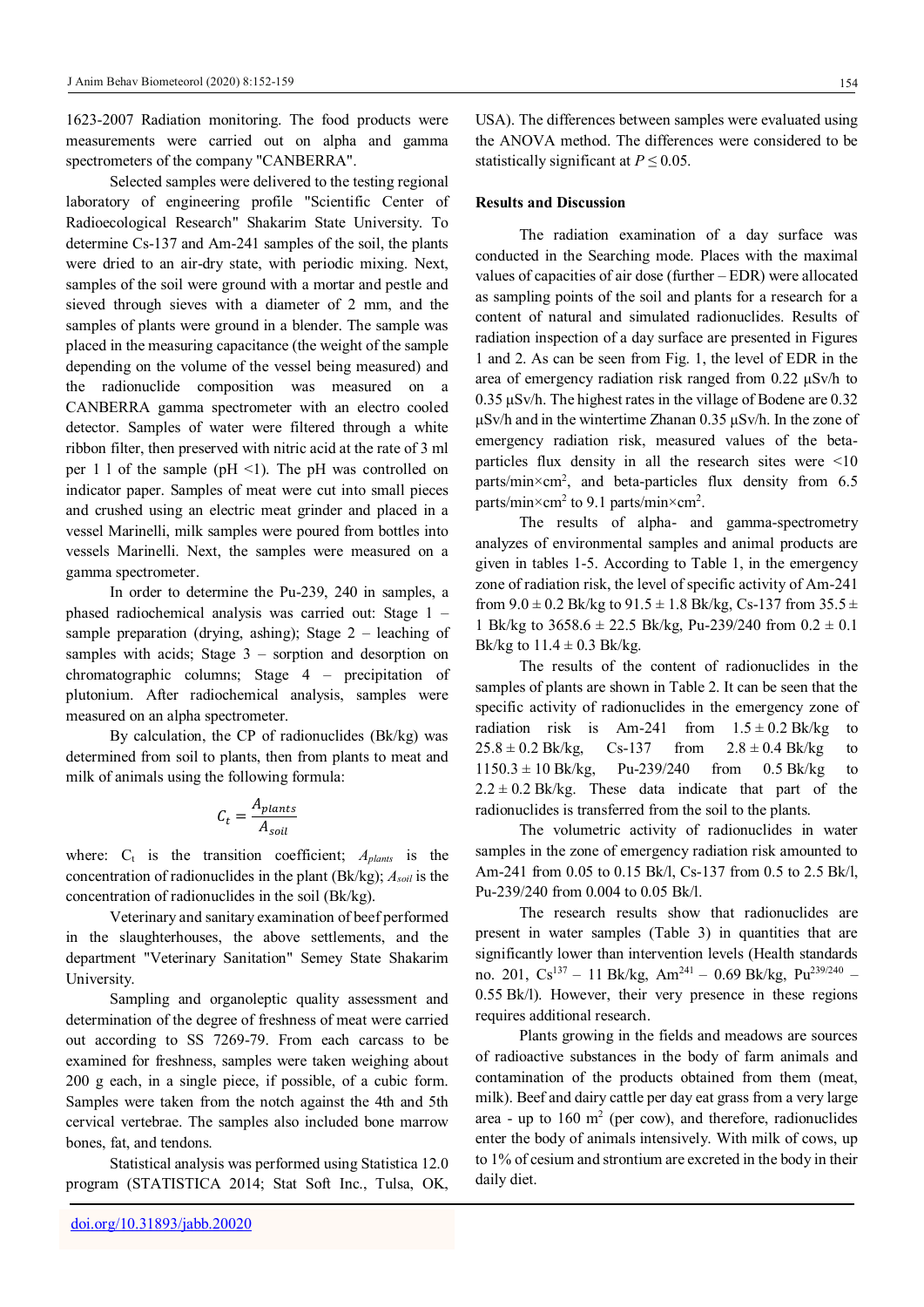

**Figure 1** EDR values of the day surface of the studied points.



Figure 2 Values of flux density of beta particles of the surface of the points studied.

| Inhabited point     | Specific activity of radionuclides, Bq/kg |                   |                |
|---------------------|-------------------------------------------|-------------------|----------------|
|                     | Am- $241$                                 | $Cs-137$          | Pu-239/240     |
| v. Bodene           | $18.6 \pm 0.5$                            | $1322.2 \pm 5.3$  | $2.2 \pm 0.2$  |
| v. Sarapan          | $9.0 \pm 0.2$                             | $62.2 \pm 5.2$    | $1.4 \pm 0.2$  |
| v. Sarzhal          | $15.3 \pm 0.5$                            | $35.5 \pm 1$      | $0.5 \pm 0.2$  |
| v. Dolon            | $79 \pm 1$                                | $94 \pm 0.3$      | $1.8 \pm 0.3$  |
| v. Mostik           | $22 \pm 1.2$                              | $42 \pm 0.5$      | $0.2 \pm 0.1$  |
| v. Zhanan wintering | $91.5 \pm 1.8$                            | $3658.6 \pm 22.5$ | $11.4 \pm 0.3$ |

**Table 1** The maintenance of radionuclides in soils.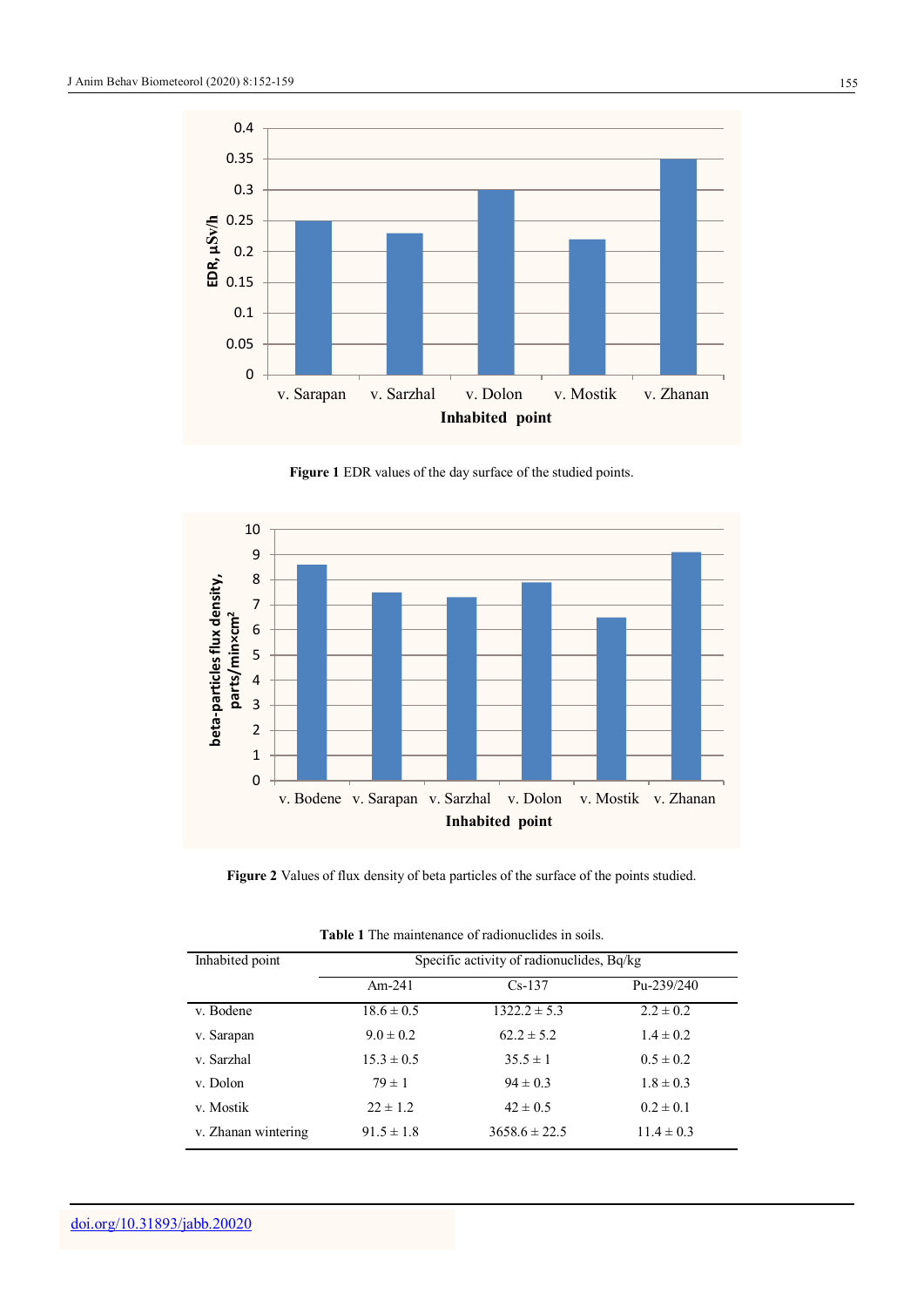| v. Dolon                                                                                                                                                                                                                                            | $15.2 \pm 0.5$                                         | $58 \pm 0.5$                                                                                                                                                                    | < 0.5         |
|-----------------------------------------------------------------------------------------------------------------------------------------------------------------------------------------------------------------------------------------------------|--------------------------------------------------------|---------------------------------------------------------------------------------------------------------------------------------------------------------------------------------|---------------|
| v. Mostik                                                                                                                                                                                                                                           | $3.5 \pm 0.3$                                          | $19.7 \pm 0.5$                                                                                                                                                                  | < 0.5         |
| v. Zhanan                                                                                                                                                                                                                                           | $25.8 \pm 0.2$                                         | $1150.3 \pm 10$                                                                                                                                                                 | $2.2 \pm 0.2$ |
| body and cause internal irradiation of various organs and<br>tissues, which leads to an increase in the possibility of various<br>diseases. Table 4 shows the radionuclide content in milk<br>samples obtained from cows, contained in settlements, | With dairy foods, radioactive elements enter the human | have been studied. To estimate the<br>of radionuclides from soil to plan<br>formula 1, the value of which f<br>plutonium in cases of absence<br>specific activity in samples of |               |
| belonging to the zone of emergency radiation risk.                                                                                                                                                                                                  |                                                        | Morphological features and prope                                                                                                                                                |               |

**Table 2** The maintenance of radionuclides in tests of plants.

v. Bodene  $1.5 \pm 0.2$   $58 \pm 0.5$   $0.7 \pm 0.1$ v. Sarapan  $2.4 \pm 0.4$   $29 \pm 0.3$   $0.5 \pm 0.1$ v. Sarzhal  $1.5 \pm 0.3$   $2.8 \pm 0.4$   $\leq 0.7$ 

Am-241 Cs-137 Pu-239/240

Inhabited point Specific activity of radionuclides, Bk/kg

The radionuclides in the examined milk samples are contained but do not exceed permissible levels. According to the results of research in the area of emergency radiation risk, Am-241 ranged Am-241 from 0,5 to  $2.3 \pm 0.2$  Bk/l, Cs-137 from  $3.2 \pm 0.2$  Bk/l to  $12.3 \pm 0.3$  Bk/l, Pu-239/240 from 0.001 to 0.062  $\pm$  0.01 Bk/l.

According to Table 5, it can be seen that the presented livestock products contain an insignificant number of radionuclides. In samples of beef from the emergency radiation risk zone, Am-241 from 0.2 to  $0.51 \pm 0.01$  Bk/kg, Cs-137 from 1 to  $6.5 \pm 0.5$  Bk/kg, Pu-239/240 from 0.02 to 0.08 Bk/kg.

The levels and parameters of the transition of cesium, americium and plutonium radionuclides from soil to plants

ate the parameters of the transfer plants, Kp was calculated using ich for cesium, americium, and ence of quantitative values of of plants has been estimated. properties of the soil correspond to the main characteristics of the types. Soils undergo a gradual drying as a result of lowering groundwater, humus content decreases on the surface of the soil a desert crust appears.

The study areas have zonal chestnut, with subtypes of chestnut and light chestnut, underdeveloped soils and undeveloped. Light loamy and medium loamy varieties prevail in terms of mechanical composition, the pH from the surface is neutral, and below it is alkaline and alkaline. According to the content of organic matter, the soil of the studied areas is average humus (2-3%) on average. The content of water-soluble and exchangeable forms of finding radionuclides in the absolute majority of cases are below the detection limit (Dyussembaev et al 2013).

|                  | Volume activity of radionuclides, Bk/l |            |  |
|------------------|----------------------------------------|------------|--|
| $Am-241$         | $Cs-137$                               | Pu-239/240 |  |
| $0.08 \pm 0.02$  | $2.2 \pm 0.1$                          | < 0.01     |  |
| $0.07 \pm 0.01$  | $1.5 \pm 0.4$                          | < 0.007    |  |
| $0.15 \pm 0.03$  | $1.1 \pm 0.1$                          | < 0.005    |  |
| $0.052 \pm 0.01$ | $1.2 \pm 0.2$                          | < 0.008    |  |
| $0.05 \pm 0.01$  | < 0.5                                  | < 0.004    |  |
| $0.1 \pm 0.01$   | $2.5 \pm 0.1$                          | < 0.05     |  |
|                  |                                        |            |  |

**Table 3** The maintenance of radionuclides in water tests.

Consumption of contaminated feeds is assumed as the main source of entry of nuclear fission products into animals (Larionova et al 2011). Analysis of the data showed that the maximum value of the Am-241 transition coefficient from soil to plants was found in the winter of Zhanan and in the village of Scarapan –  $0.27$  and  $0.28$ ; minimum in Bodene –  $0.08$ . Accordingly, according to Cs-137 in the village of Dolon, the maximum is 0.62; minimum in Bodene – 0.04 and in Pu239/240 maximum in Sarzhal – 1.4; the minimum in wintering Zhanan  $-0.19$ . The release of radionuclides from the soil into plants depends on the type and mineral composition of the soil.

For all studied in plant samples (feather grass - *Stipa capillata*, fescue - *Festuca valesiaca*, and wormwood - *Aztemisia sublessingana*) it was established that they accumulate Pu, Cs, and Am. All the data obtained features of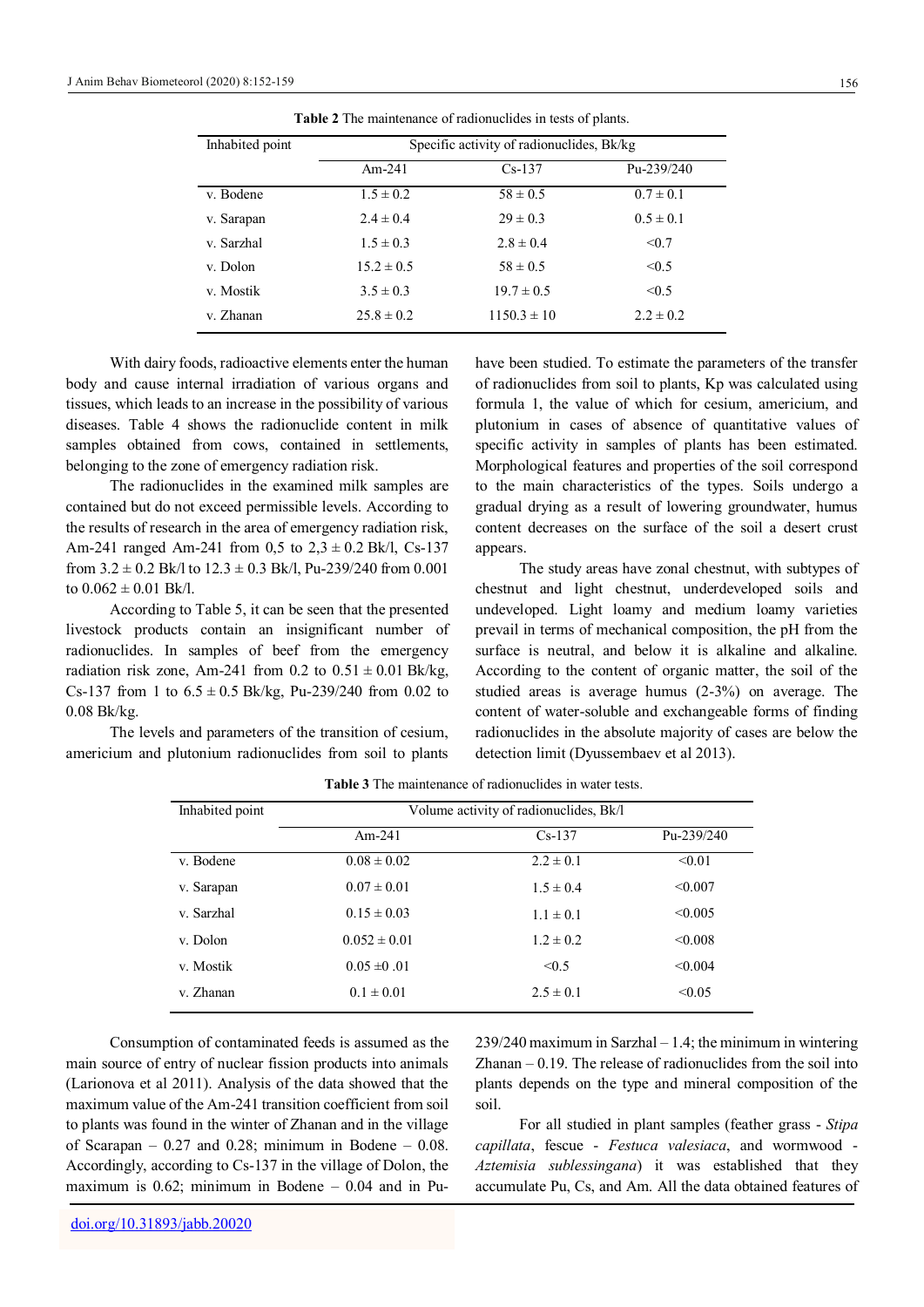the accumulation of radionuclides are heterogeneous for agricultural plants. The accumulation of radioactive substances in plants is associated with changes in physiological processes.

In the feed-milk link, the radionuclide transfer coefficients are the maximum value for Am-241 in Sarzhal – 0.47, the minimum value in Dolon  $-$  0.04. According to Cs-137 maximum in Sarzhal – 1.71, the minimum in wintering Zhanan  $-0.03$ ; Pu-239/240, respectively, in Boden  $-0.08$ , and in the village of Dolony – 0.01.

In the feed-meat link, the radionuclide transfer coefficients are the maximum value for Am-241 in the village of Sarzhal – 0.3; the minimum value in the wintering Zhanan – 0.01. According to Cs-137, the maximum in Sarzhal is 1.3; the minimum in wintering Zhanan – 0.005; Pu-239/240, respectively, in Sarapan – 0.148; and in wintering Zhanan – 0.036.

| Inhabited point | Volume activity of radionuclides, Bk/l |                |                  |
|-----------------|----------------------------------------|----------------|------------------|
|                 | Am-241                                 | $Cs-137$       | Pu-239/240       |
| v. Bodene       | $\leq 0.5$                             | $7.7 \pm 0.2$  | $0.056 \pm 0.01$ |
| v. Sarapan      | < 0.5                                  | $8.2 \pm 0.1$  | $0.034 \pm 0.01$ |
| v. Sarzhal      | $0.7 \pm 0.1$                          | $4.8 \pm 0.6$  | < 0.012          |
| v. Dolon        | $0.6 \pm 0.1$                          | $9.3 \pm 0.2$  | < 0.005          |
| v. Mostik       | < 0.5                                  | $3.2 \pm 0.2$  | < 0.001          |
| y Zhanan        | $2.3 \pm 0.2$                          | $12.3 \pm 0.3$ | $0.062 \pm 0.01$ |

**Table 4** The maintenance of radionuclides in tests of milk.

According to organoleptic analyzes, carcasses obtained from the Dolon and Boden settlements are described below.

The degree of bleeding: good, there is no blood in the blood vessels, the cut surface is dry, there is a small amount of meat juice. The condition of the site of the cut: Slaughter was carried out in an open way. The location of the incision is uneven, soaked in blood. Determination of hypostases: there are no hypostases in the lower and upper parts of the carcass, that is, there are no blue-red areas soaked in blood. Definition of fatness carcasses: no signs of exhaustion, emaciation were noted, and no signs of dystrophic and degenerative changes in the muscles were found. State of lymph nodes: parotid lymph node (Lymphonodus parotideus) 5 – 9 cm long. Submandibular lymph node (Lymphonodus submaxillaris) 3.5 - 5.0 cm long. Occipital lymph node (Lymphonodus retro pharyngeus medialis) 3.5 - 5.5 cm long. Lymphonodus retro pharyngeus lateralis, 4.5 - 5.5 cm long. Wing lymph node, Lymphonodus pterygoideus, 0.75 - 1.0 cm long. Pre-limb lymph nodes (Inn. cervicales superficiales), 7 – 9 cm long.

Deep cervical lymph nodes (Inn. cervicales prof undi) – 0.3 - 2 cm long. Ribal-cervical lymph nodes (Inn. costocervicales) – 1.5 – 3 cm long. Armpit lymph nodes (Inn. axillares proprea) – paired, 2.5 - 3.5 cm long. Patellar lymph nodes (Inn. subiliaci) –  $6 - 11$  cm long. Popliteal lymph nodes (Inn. poplitei), long 4.5 cm. These lymph nodes are of great importance in the veterinary and sanitary examination of slaughter products.

Determination of pathological changes in organs and tissues. Abscesses, parasitic nodules, tumors, hemorrhages, dystrophies, and other pathological changes, as well as signs of sepsis of inflammatory foci, were not found. Appearance and color. The meat from the surface of the carcass had a dry crust of drying out. The color of the drying peel is pale pink, sometimes pale red. The surface of the fresh-cut is slightly moist but not sticky, bright red. Transparent meat juice. Consistency. On the cut, the meat is dense and elastic. The hole which is formed when pressing with a finger is quickly leveled.

|                 | <b>Table</b> 5 The mannemance of facilonucities in lests of meat.<br>Specific activity of radionuclides, Bk/kg |               |                   |
|-----------------|----------------------------------------------------------------------------------------------------------------|---------------|-------------------|
| Inhabited point | $Am-241$                                                                                                       | $Cs-137$      | Pu-239/240        |
| v. Bodene       | < 0.5                                                                                                          | $2.2 \pm 0.1$ | $0.056 \pm 0.001$ |
| v. Sarapan      | $0.52 \pm 0.01$                                                                                                | $3.1 \pm 0.2$ | $0.034 \pm 0.001$ |
| v. Sarzhal      | < 0.3                                                                                                          | $3.8 \pm 0.2$ | < 0.06            |
| v. Dolon        | < 0.5                                                                                                          | $4.3 \pm 0.2$ | < 0.05            |
| v. Mostik       | < 0.2                                                                                                          | <1            | < 0.02            |
| v. Zhanan       | < 0.2                                                                                                          | $6.5 \pm 0.5$ | < 0.08            |

**Table 5** The maintenance of radionuclides in tests of meat.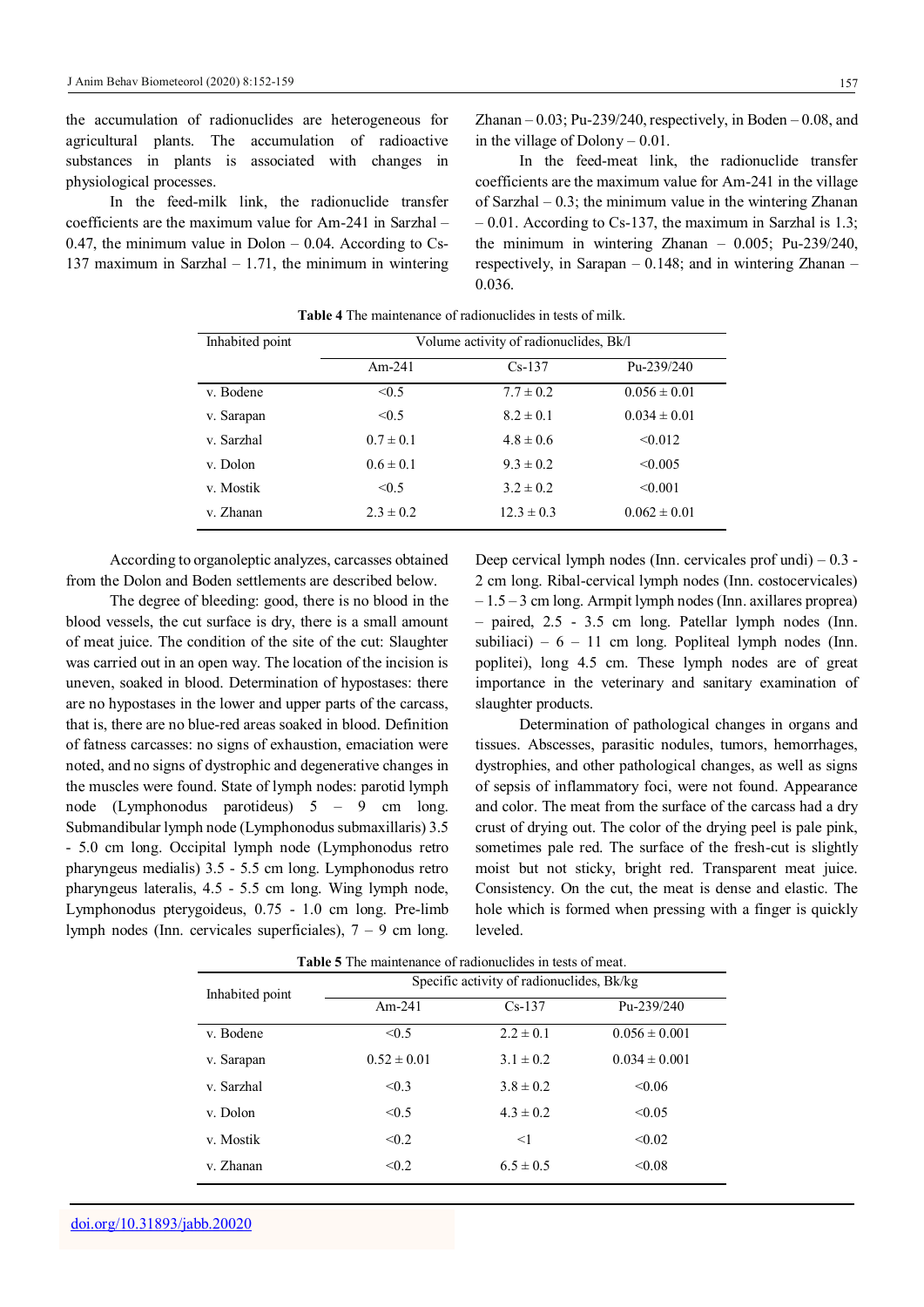The carcasses received from the Sarzhal, Sarapan and Zanan wintering settlements showed the following indicators: The degree of bleeding is satisfactory. A small amount of blood was found in small blood vessels, there is no blood in the muscles, the cut surface is wet. The condition of the site of the cut. The location of the incision is uneven, soaked with blood. Determination of hypostases. There are no hypostases in the lower and upper parts of the carcass, that is, there are no blue-red areas soaked in blood. Definition of fatness carcasses. The presence of signs of exhaustion, emaciation is not observed, as well as signs of dystrophic and degenerative changes in the muscles were not found. The carcass is of medium fatness. State of lymph nodes. Parotid lymph node (Lymphonodus parotideus) 7 – 10 cm long. Submandibular lymph node (Lymphonodus submaxillaris) 3.5 – 5.0 cm long. Occipital lymph node (Lymphonodus retro pharyngeus medialis) 3.5 – 7 cm long. Winging lymph node (Lymphonodus pterygoideus) 0.75 – 1.5 cm long. Prescapular lymph nodes (Inn. cervicales superficiales),  $8 - 12$ cm long. Deep cervical lymph nodes (Inn. cervicales prof undi)  $0.3 - 2$  cm long. The rib-cervical lymph nodes (Inn. costocervicales) 1.5 – 3.5 cm long. Armpit lymphoid nodes (Inn. axillares proprea) 2.5 – 4 cm long. Patellar lymph nodes (Inn. subiliaci) 8 – 12 cm long. Popliteal lymph nodes (Inn. poplitei)  $4.5 - 5.5$  cm.

Determination of pathological changes in organs and tissues: abscesses, parasitic nodules, tumors, hemorrhages, dystrophies, and other pathological changes, as well as signs of sepsis of inflammatory foci, was not found. Appearance and color: the meat from the surface of the carcass had a dry crust of drying out. The color of the drying crust is pale red. The surface of the fresh-cut is slightly wet but not sticky, red. Transparent meat juice. Consistency: On the cut, the meat is firm and elastic. The hole which is formed when pressing with a finger is leveled within one minute.

Fat of cattle of yellow color. The consistency is less firm, it does not crumble when pressed. There is no smell of rancid and salinization. Acid number – 2.5. The peroxide value of fresh fat was 0.05. Bone marrow: fill the entire cavity of the tubular bone, elastic, yellow. At the break is brilliant, does not lag behind the edges of the bone. Tendons and joints: the tendon is elastic and dense, the articular surfaces are smooth and shiny. Synovial fluid in the joints is transparent. Broth when cooking meat: broth when cooking muddy with flakes, fragrant, fat with a fragrant smell. On the surface, there are not large droplets of fat. The taste of fat is normal.

Radiometric control showed that in all the test points understudy, the EDR values, the beta-particles flux density is below the limit of acceptable values. The EDR level is from 0.05 µSv/h to 0.35 µSv/h. The measured values оf the betaparticles flux density in all test points were <10 parts/min×cm<sup>2</sup> .

As a result of alpha and gamma spectral analyzes, radionuclides Am-241, Cs-137 and Pu-239/240 were detected in samples of soil, water from plants, meat and milk from the PRR. The specific activity of radionuclides in soils is Am-241, Cs-137 and Pu-239/240. A specific activity of radionuclides in soils make Am-241 from  $0.3\pm0.1$  to  $91.5\pm1.8$  Bk/kg, Cs-137 0.5±0.1 to 3658.6±22.5 Bk/kg, Pu-239/240 from 0.005 to 11.4±0.3 Bk/kg; plants from Am-241 form 0.03 to 25.8±0.2 Bk/kg, Cs-137 from 0.2 to 1150.3±10 Bk/kg, Pu-239/240 from  $0.0005$  to  $2.2\pm0.2$  Bk/kg; in the water Am-241 from 0.002 to 0.15 Bk/l, Cs-137 from 0.01 to 2.5±0.1 Bk/l, Pu-239/240 from 0.0002 to 0.05 Bk/l; in the meat Am-241 from 0.002 to 0.52±0.01 Bk/kg, Cs-137 from 0.2 to 6.5±0.5 Bk/kg, Pu-239/240 from 0.0002 to 0.8 Bk/kg; in the milk Am-241 from 0.013 to 2.3±0.2 Bk/l, Cs-137 from 0.1 to 12.3±0.3 Bk/l, Pu-239/240 from 0.0001 to 0.062±0.01 Bk/l.

#### **Conclusions**

Current investigation shows that the migration of radionuclides in the soil-plant-animal-animal-livestock products chain depends on the soil and climatic conditions, changes in the physiological properties of plants and the physicochemical properties of radionuclides. The greatest migration ability of radionuclides was in the soil studied in populated areas Zhanan and Sarapan. Organoleptic assessment of the quality of cattle meat, under the conditions of the former SNT, revealed some discrepancies. In the carcasses obtained from the Sarzhal, Sarapan and Zanan wintering areas, the following indicators were noted: a slight increase in lymph nodes, muddy broth, the moisture content of the surface of muscle tissue.

#### **Conflict of Interest**

The authors declare no conflict of interest.

#### **References**

Amirbekov ShA, Dyusembaev ST, Amirkhanov KZh, Kakimov AK, Yessimbekov ZhS (2013) Current radioecological situation in the territories adjacent to the NPS. Dissertation, Scientific Center for Radioecological Research.

Apsalikov KN, Lipikhina A, Grosche B, Belikhina T (2019) The state scientific automated medical registry, Kazakhstan: an important resource for low-dose radiation health research. Biophysik. doi: 10.1007/s00411-018-0762-5.

Balmukhanov SB, Abdrakhmanov JN, Balmukhanov TS, Gusev BI, Kurakina NN, Raisov TG (2006) Medical effects and dosimetric data from nuclear tests at the Semipalatinsk test site. The technical report, Defense Threat Reduction Agency.

Dyussembaev ST, Serikova AT, Iminova DE (2013) Guidelines for radiological monitoring, veterinary and sanitary examination of animal products and radiation dose load on farm animals. Intellect publishing house, Semey.